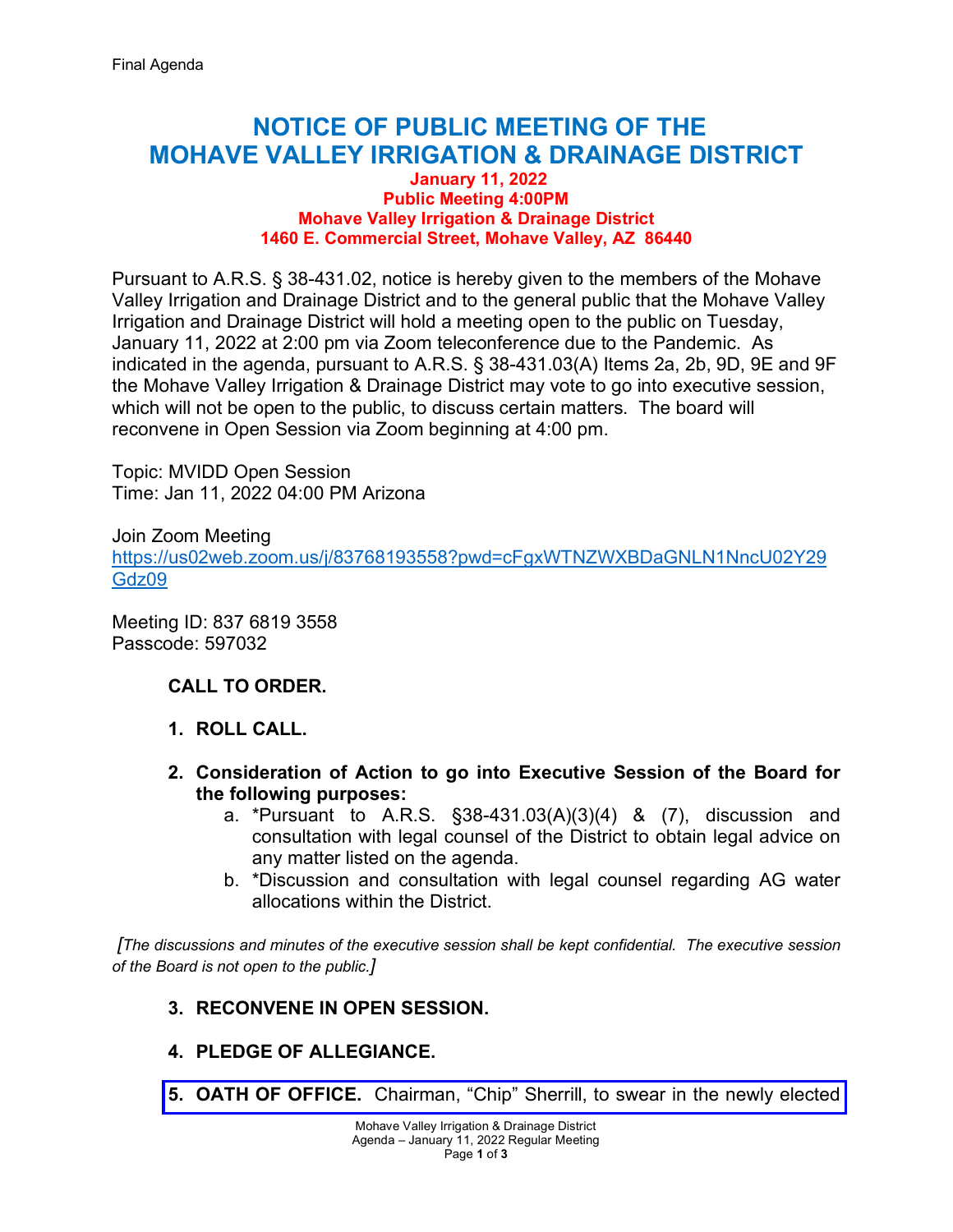members of the board pursuant to the November 09, 2021 election. John Kai, Jr., for Division I Director and Clay Vanderslice for Director at Large.

- **6. WAIVER MOTION.** Motion to waive the reading of full minutes and resolutions presented for approval or adoption.
- **7. AGENDA MODIFICATION.** Possible action to withdraw from or move any item on the agenda.

## **8. REPORTS.**

#### Water:

- a. [Staff report on District water use.](https://mvidd.net/wp-content/uploads/2022/01/2022-01-11-Regular-Board-Action-Form-Item-8a-Reports-Water-District-Use.pdf)
- b. [Bureau of Reclamation Lower Colorado Water Supply Report.](https://mvidd.net/wp-content/uploads/2022/01/2022-01-11-Regular-Board-Action-Form-Item-8b-Reports-Water-BOR.pdf)

#### Finances:

- c. [Profit & Loss Budget vs. Actual year to date July 1, 2021, thru](https://mvidd.net/wp-content/uploads/2022/01/2022-01-11-Regular-Board-Action-Form-Item-8c-Reports-Financial-profit-loss-vs-actual.pdf)  November 30, 2021.
- d. [Profit & Loss Statement for November](https://mvidd.net/wp-content/uploads/2022/01/2022-01-11-Regular-Board-Action-Form-Item-8d-Reports-Financial-profit-loss-statement.pdf) 2021.
- e. [Balance Sheet as of November 30, 2021.](https://mvidd.net/wp-content/uploads/2022/01/2022-01-11-Regular-Board-Action-Form-Item-8e-Reports-Financial-Balance-Sheet.pdf)

### Other:

f. MVIDD Staff Report. – General information to update the board members.

## **9. REGULAR AGENDA**

- **A. Approve the December 07, 2021, Regular Session Meeting Minutes.**  [Discussion and possible action to approve the regular meeting minutes](https://mvidd.net/wp-content/uploads/2022/01/2022-01-11-Regular-Board-Action-Form-Item-9A-Approve-December-07-2021-Regular-Meeting-Minutes.pdf) for last month.
- **B. Approve the December 07, 2021, Executive Session Meeting Minutes.** Discussion and possible action to approve the executive session meeting minutes for last month.
- **C. Ratify payment of Expenses for December 2021.** Discussion and [possible action to ratify the payment of expenses](https://mvidd.net/wp-content/uploads/2022/01/2022-01-11-Regular-Board-Action-Form-Item-9C-Ratify-Expenses-for-December-2021.pdf) for last month.
- **D. [\\*Contract 2008-07, Herb Kai, Section 09.](https://mvidd.net/wp-content/uploads/2022/01/2022-01-11-Regular-Board-Action-Form-Item-9D-Herb-Kai-Contract-2008-07-Section-09.pdf)** Discussion and possible action regarding the farm conditions.
- **E. [\\*Contract 2008-08, Herb Kai, Section 13.](https://mvidd.net/wp-content/uploads/2022/01/2022-01-11-Regular-Board-Action-Form-Item-9E-Herb-Kai-Contract-2008-08-Section-13.pdf)** Discussion and possible action regarding the farm conditions.
- **F. [\\*System Conservation for 2022.](https://mvidd.net/wp-content/uploads/2022/01/MVIDD-2022-EC-ICS-SCIA-Plan-Narrative-Draft-01-10-2022.pdf)** Discussion and possible action regarding system conservation.